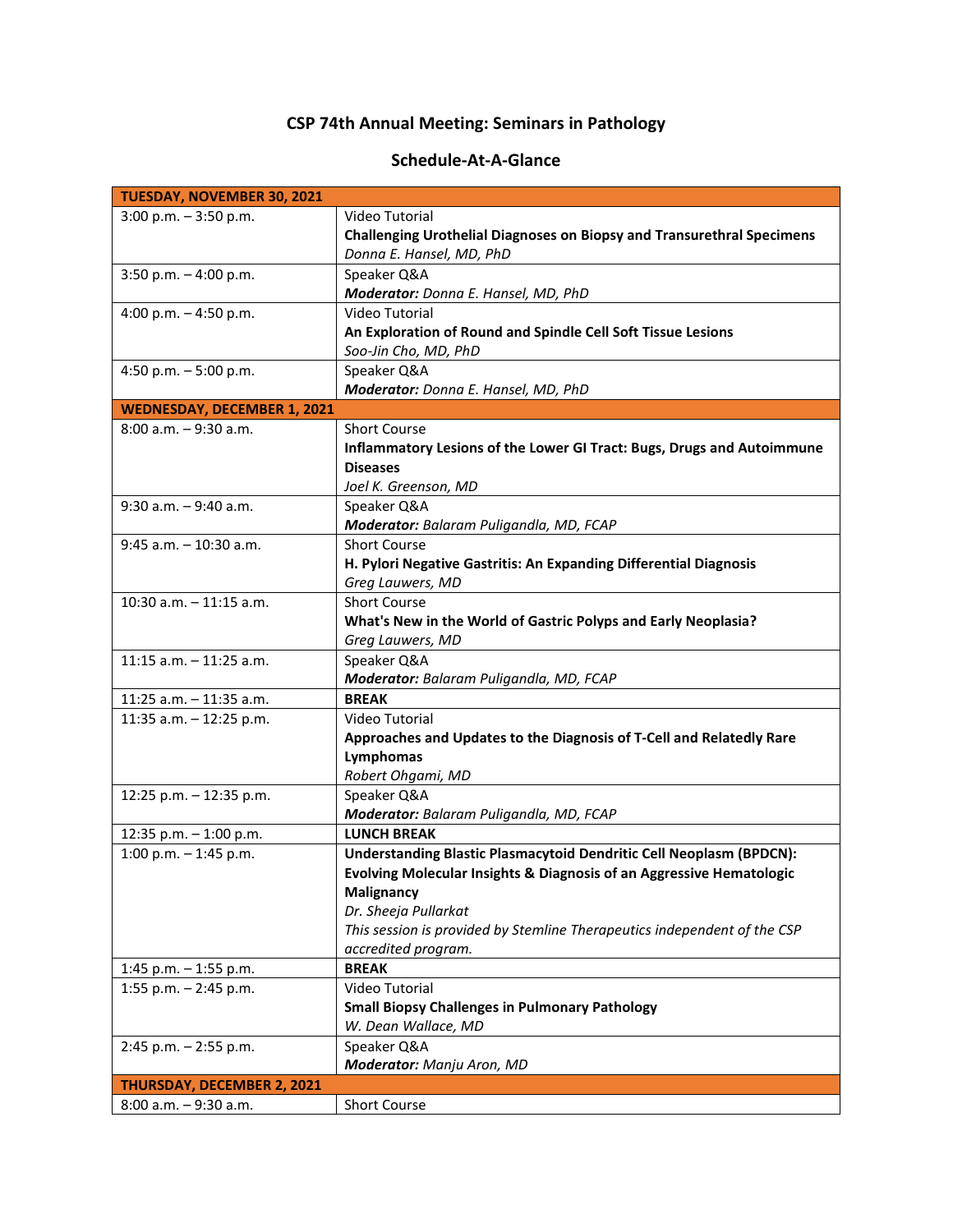|                            | What's New in Salivary Gland and Sinonasal Tract Tumor Pathology                 |
|----------------------------|----------------------------------------------------------------------------------|
|                            | Justin Bishop, MD                                                                |
| $9:30$ a.m. $-9:40$ a.m.   | Speaker Q&A                                                                      |
|                            | Moderator: Steven Long, MD                                                       |
| $9:45$ a.m. $-10:35$ a.m.  | <b>Short Course</b>                                                              |
|                            | <b>Tricky Triple Negative Tumors of the Breast</b>                               |
|                            | Gabrielle Baker, MD and Laura C. Collins, MD                                     |
| $10:35$ a.m. $-10:45$ a.m. | Speaker Q&A                                                                      |
|                            | Moderator: Steven Long, MD                                                       |
| 10:45 a.m. - 10:55 a.m.    | <b>BREAK</b>                                                                     |
| $10:55$ a.m. $-11:45$ a.m. | Video Tutorial                                                                   |
|                            | <b>Updates and Unusual Patters in Renal Tumor Pathology</b>                      |
|                            | Sean R. Williamson, MD                                                           |
| 11:45 a.m. $-$ 11:55 a.m.  | Speaker Q&A                                                                      |
|                            | Moderator: Manju Aron, MD                                                        |
| 11:55 a.m. - 12:25 p.m.    | <b>LUNCH BREAK</b>                                                               |
| 12:25 p.m. $-$ 1:15 p.m.   | Video Tutorial                                                                   |
|                            | Chest and Abdominal FNA: Immediate and Final Interpretation                      |
|                            | Camilla J. Cobb, MD and Anwar Raza, MD                                           |
| 1:15 p.m. $-$ 1:25 p.m.    | Speaker Q&A                                                                      |
|                            | Moderator: Donna Hansel, MD, PhD                                                 |
| 1:30 p.m. $- 2:20$ p.m.    | Video Tutorial                                                                   |
|                            | <b>Uteroplacental Pathology and Fetal Programming of Adult Onset Disease:</b>    |
|                            | <b>Should We Blame our Mothers?</b>                                              |
|                            | Terry K. Morgan, MD, PhD                                                         |
| 2:20 p.m. - 2:30 p.m.      | Speaker Q&A                                                                      |
|                            |                                                                                  |
|                            | Moderator: Donna Hansel, MD, PhD                                                 |
| FRIDAY, DECEMBER 3, 2021   |                                                                                  |
| $8:00$ a.m. $-8:50$ a.m.   | <b>Short Course</b>                                                              |
|                            | WHO Updates in Classification of Endometrial Cancer                              |
|                            | Teri A. Longacre, MD                                                             |
| $8:50$ a.m. $-9:40$ a.m.   | <b>Short Course</b>                                                              |
|                            | Gynecologic Pathology: Endocervical Adenocarcinoma Updates                       |
|                            | Christina S. Kong, MD                                                            |
| $9:40$ a.m. $-9:50$ a.m.   | Speaker Q&A                                                                      |
|                            | Moderator: Teri Longacre, MD                                                     |
| $9:55$ a.m. $-10:45$ a.m.  | Video Tutorial                                                                   |
|                            | <b>Diagnostic Dilemmas in Breast Pathology</b>                                   |
|                            | Laura C. Collins, MD                                                             |
| $10:45$ a.m. $-10:55$ a.m. | Speaker Q&A                                                                      |
|                            | Moderator: Teri Longacre, MD                                                     |
| 10:55 a.m. - 11:05 a.m.    | <b>BREAK</b>                                                                     |
| $11:05$ a.m. $-11:55$ a.m. | Video Tutorial                                                                   |
|                            | Tips and Tricks for Avoiding Pitfalls in Diagnosing Pseudosarcomatous            |
|                            | <b>Proliferations of the Skin</b>                                                |
|                            | Ryanne Brown, MD, MBA                                                            |
| 11:55 a.m. $-$ 12:05 p.m.  | Speaker Q&A                                                                      |
|                            | Moderator: Teri Longacre, MD                                                     |
| 12:05 p.m. - 12:15 p.m.    | <b>BREAK</b>                                                                     |
| 12:15 p.m. - 1:45 p.m.     | CAP Updates: Advancing Pathology Through Advocacy, and Laboratory and            |
|                            | <b>Member Programs and Initiatives</b><br>Emily E. Volk, MD, FCAP, CAP President |